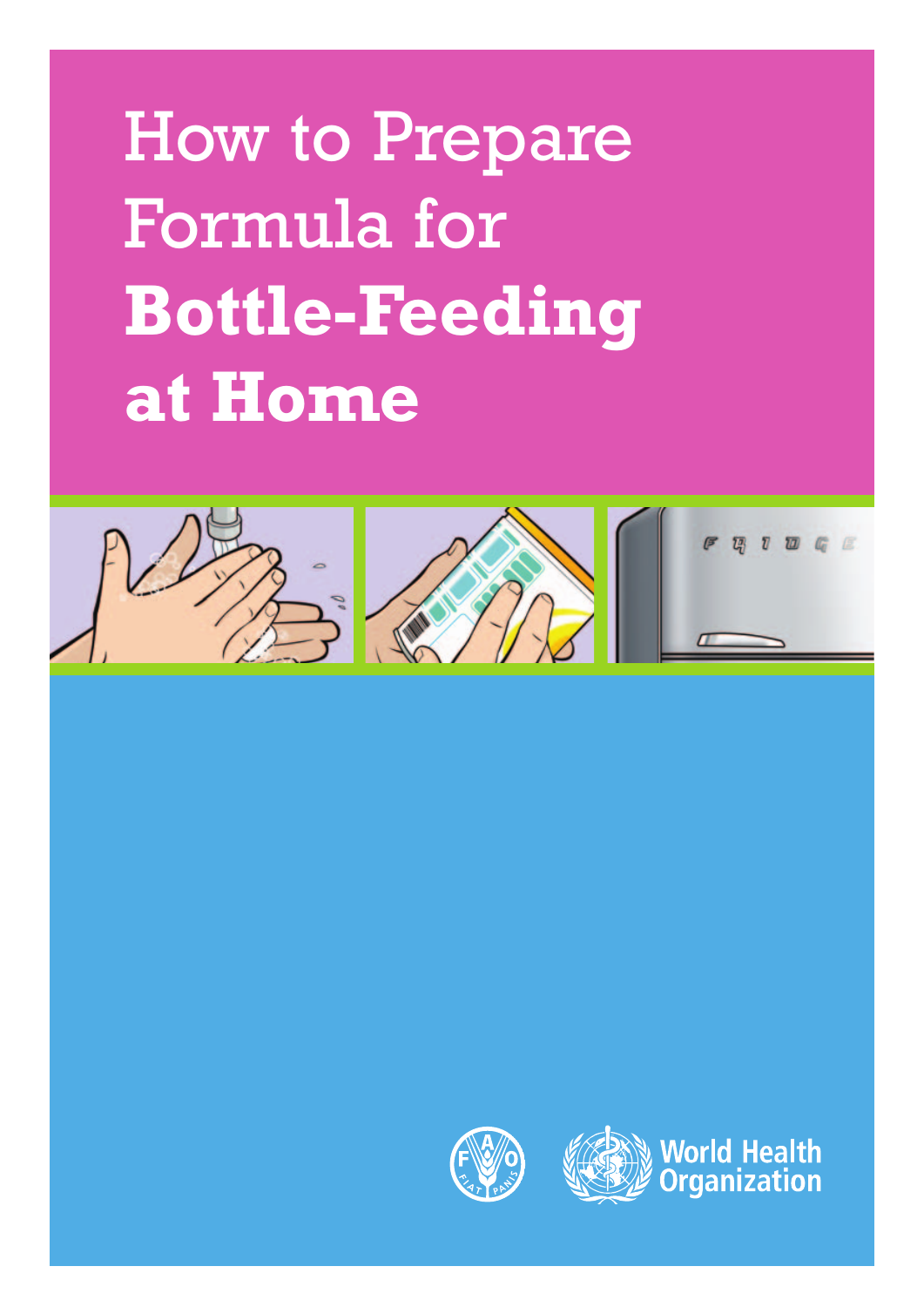#### Printed in Ireland

E-mail: foodsafety@who.int

© World Health Organization, 2007

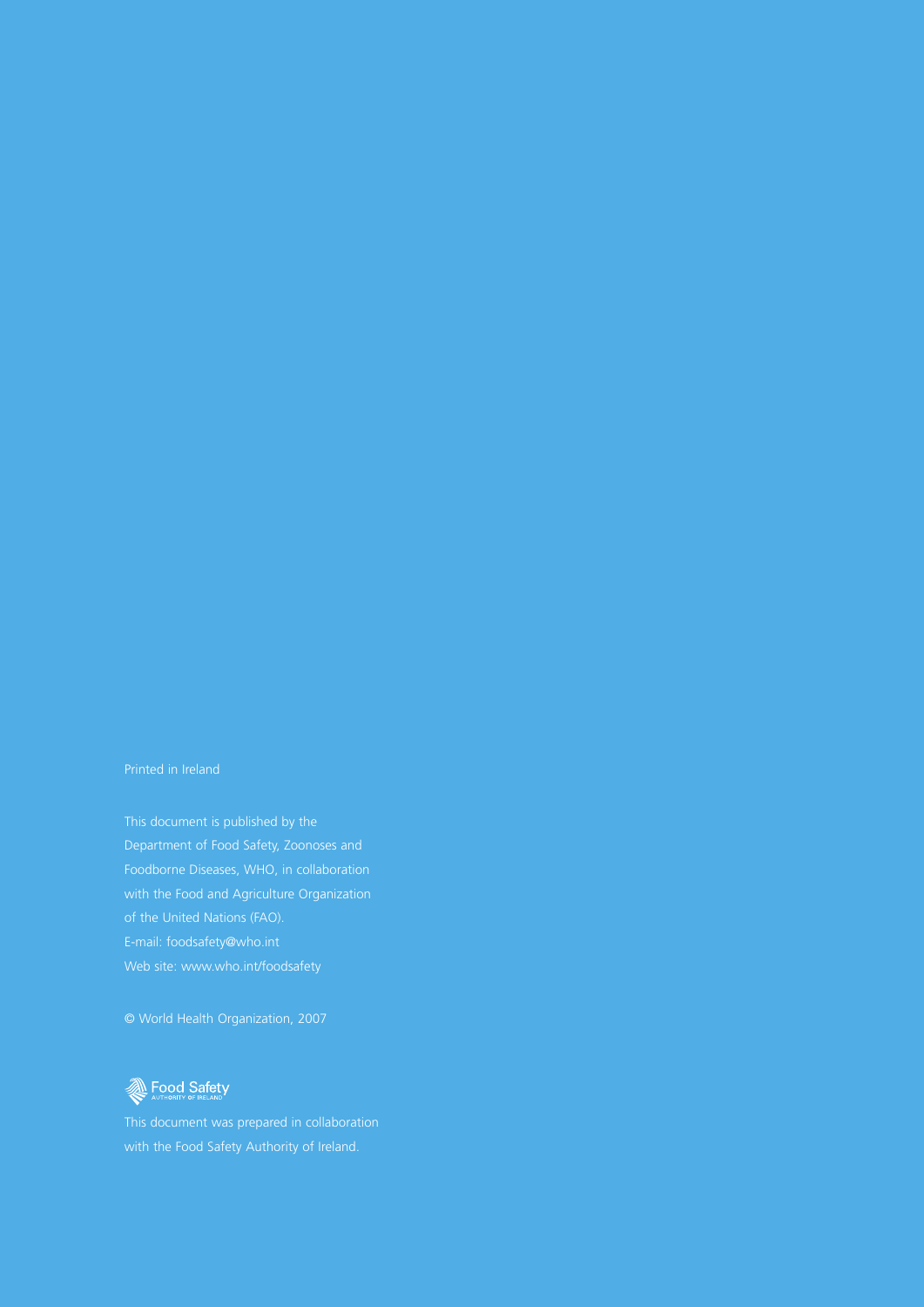## **New safety advice**

**Powdered infant formula is not sterile1. It may contain bacteria that can cause serious illness in infants. By preparing and storing powdered infant formula correctly, you can reduce the risk of illness. This leaflet contains new information to help you prepare bottle feeds from powdered infant formula as safely as possible.**

### **Breast is best**

The World Health Organization (WHO) recommends that infants are exclusively breastfed for the first six months of life. Babies who are exclusively breastfed will get the best start for growth, development and health. Infants who are not breast fed need a suitable breast-milk substitute, for example, infant formula.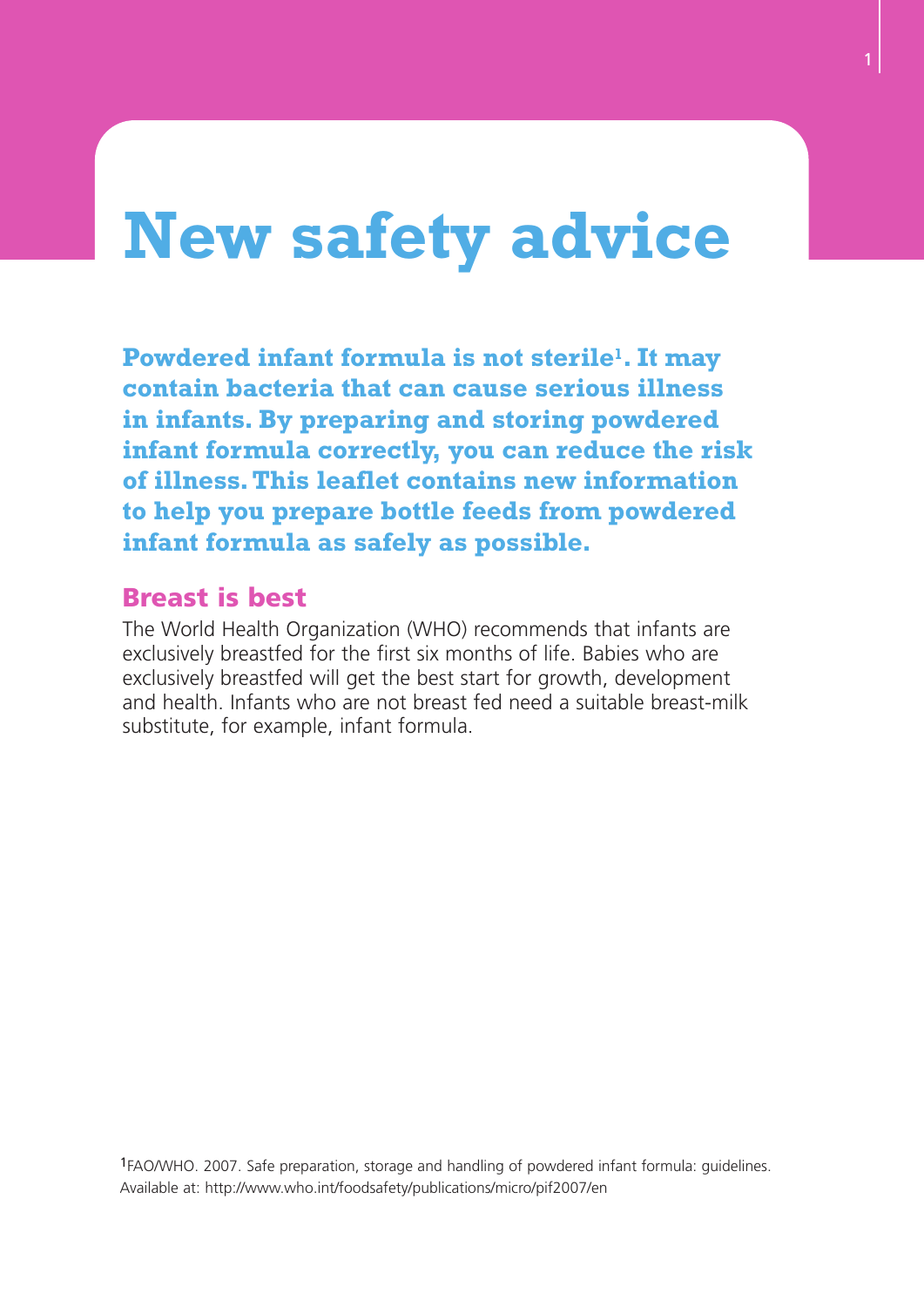## **Cleaning, sterilizing**  & **storing**

It is very important that all the equipment used to feed and to prepare feeds for infants (for example, bottles, teats, lids) has been thoroughly cleaned and sterilized before use. Cleaning and sterilizing equipment removes harmful bacteria that could grow in the feed and make infants ill.

## **Cleaning**

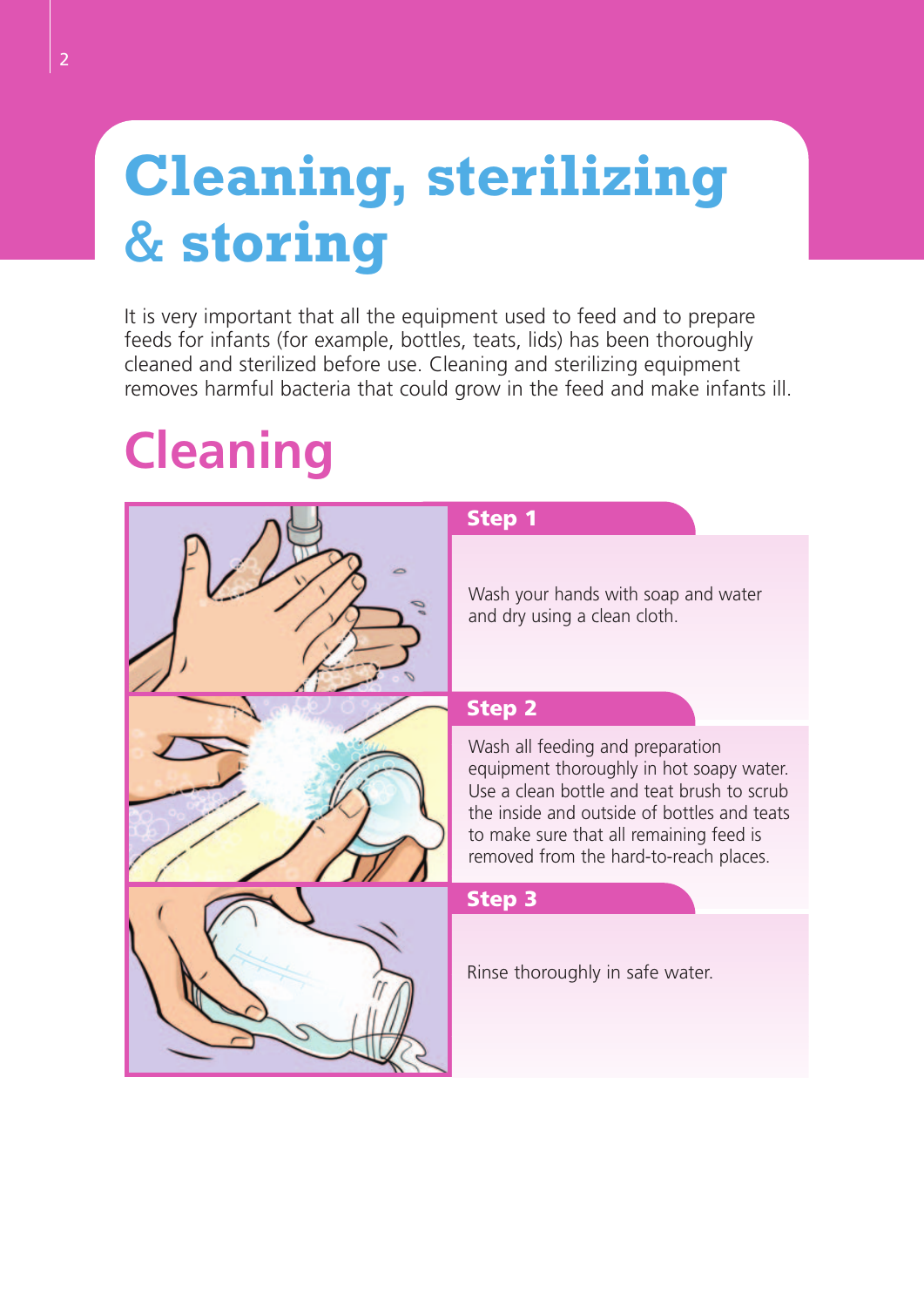## **Sterilizing**

Cleaned equipment can be sterilized using a commercial sterilizer (follow manufacturer's instructions), or a pan and boiling water:



## **Storing**

Wash and dry your hands before handling sterilized equipment. It is recommended that you use sterilized forceps for handling sterilized equipment. If you remove feeding and preparation equipment from the sterilizer before you need it, keep it covered in a clean place. Fully assemble feeding bottles if you remove them from the sterilizer before you need them. This prevents the inside of the bottle, and the inside and outside of the teat becoming contaminated again.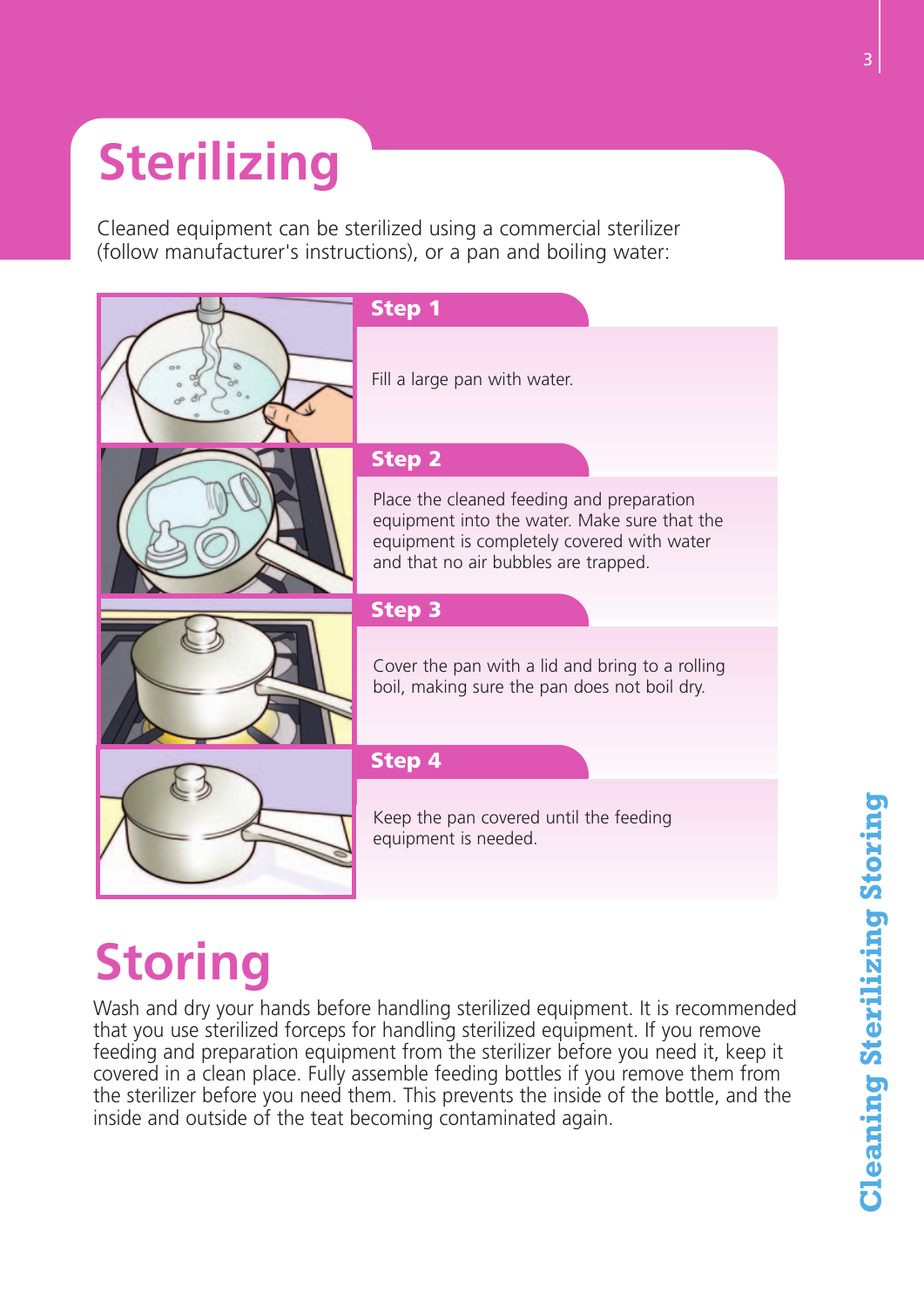## How **to prepare a bottle feed**



#### **Step 1**

Clean and disinfect a surface on which to prepare the feed.



#### **Step 2**

Wash your hands with soap and water, and dry with a clean or disposable cloth.

### **Step 3**

Boil some safe water. If using an automatic kettle, wait until the kettle switches off. If using a pan to boil water, make sure the water comes to a rolling boil.

### **Step 4**

Read the instructions on the formula's packaging to find out how much water and how much powder you need. Adding more or less formula than instructed could make infants ill.

#### **Step 5**

Taking care to avoid scalds, pour the correct amount of boiled water into a cleaned and sterilized feeding bottle. The water should be no cooler than 70ºC, so do not leave it for more than 30 minutes after boiling.

#### **Step 6**

Add the exact amount of formula to the water in the bottle.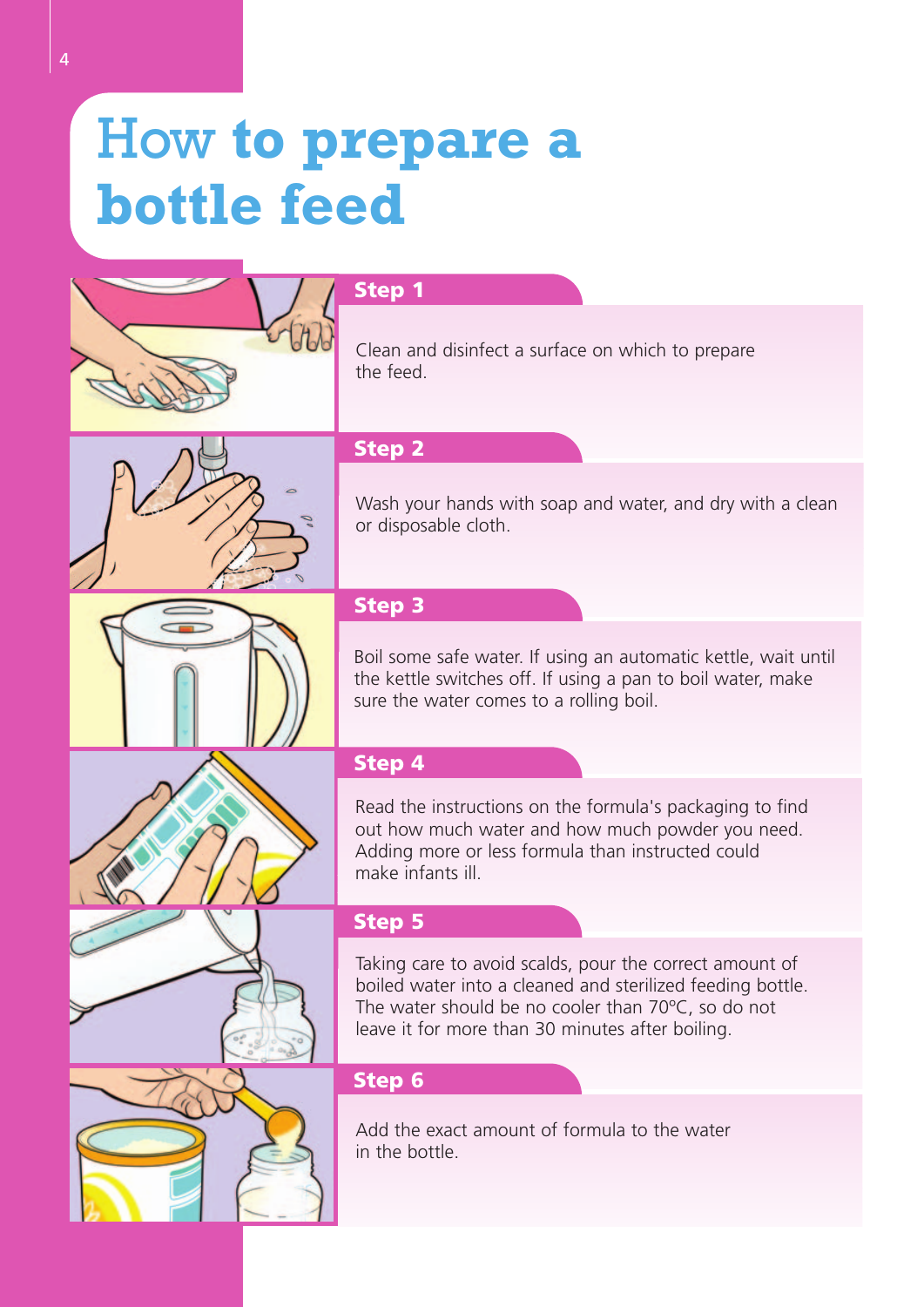



### **Step 7**

Mix thoroughly by gently shaking or swirling the bottle.

### **Step 8**

Immediately cool to feeding temperature by holding the bottle under cold running tap water, or by placing in a container of cold or iced water. So that you do not contaminate the feed, make sure that the level of the cooling water is below the lid of the bottle.

### **Step 9**

Dry the outside of the bottle with a clean or disposable cloth.

### **Step 10**

Check the temperature of the feed by dripping a little onto the inside of your wrist. It should feel lukewarm, not hot. If it still feels hot, cool some more before feeding.

### **Step 11**

Feed infant.

### **Step 12**

Throw away any feed that has not been consumed within two hours.

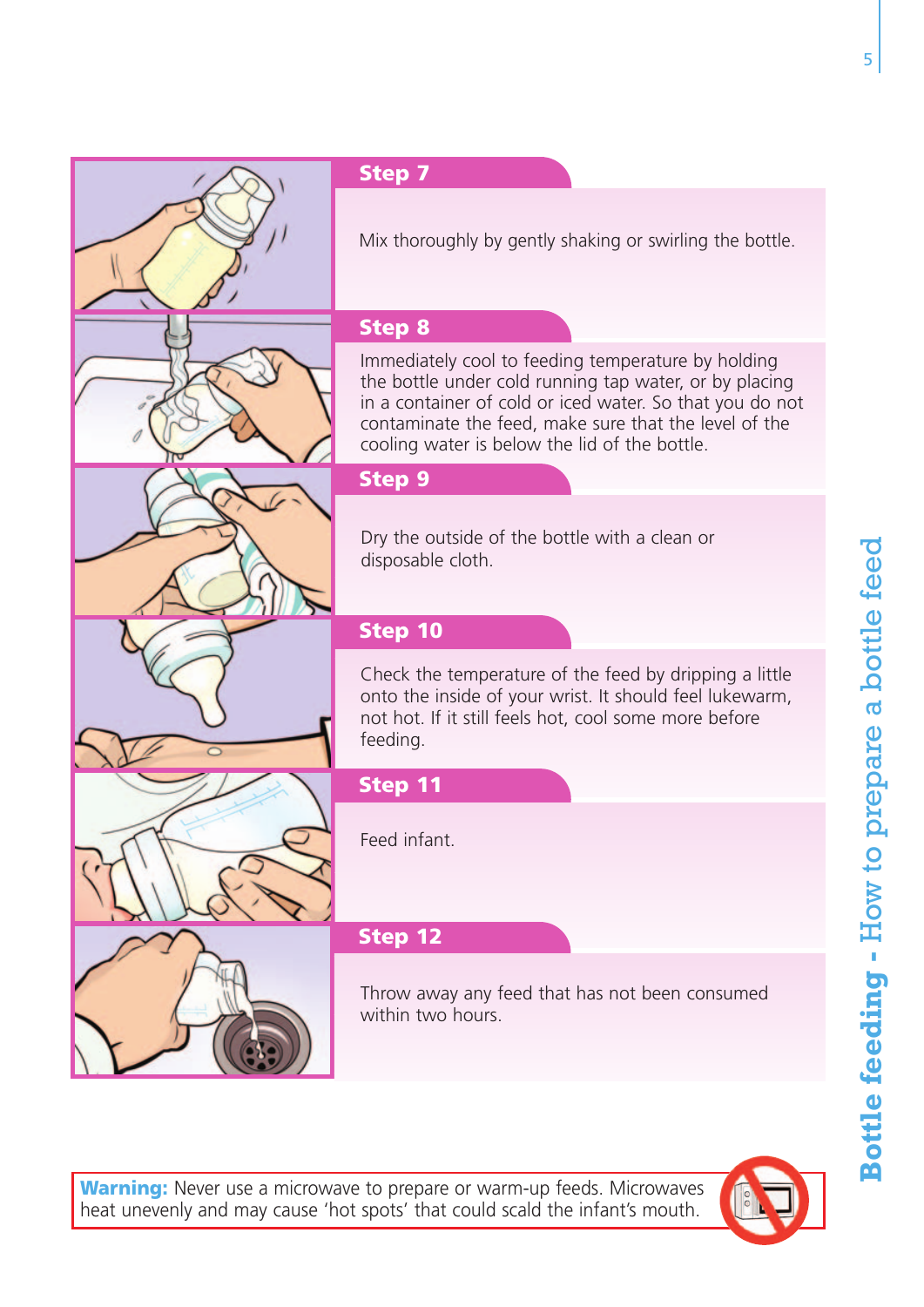## **Can I store** bottle feeds to use later?

It is safest to prepare a fresh feed each time one is needed, and to consume immediately. This is because prepared feeds provide ideal conditions for bacteria to grow - especially when kept at room temperature. If you need to prepare feeds in advance for use later, they should be prepared in individual bottles, cooled quickly and placed in the refrigerator (no higher than 5ºC). Throw away any refrigerated feed that has not been used within 24 hours.

**Warning:** If you do not have a refrigerator it is not safe to prepare feeds in advance - always prepare a fresh feed as it is needed.

## How do I **re-warm refrigerated** bottle feeds?

- Remove a bottle of feed from the refrigerator just before it is needed.
- Re-warm for no more than 15 minutes. Feeds can be re-warmed by placing in a container of warm water, making sure the level of the water is below the top of the cup. Occasionally shake or swirl the bottle to make sure that it heats evenly.
- Check the temperature of the feed by dripping a little onto the inside of your wrist. It should feel lukewarm, not hot.
- Throw away any re-warmed feed that has not been consumed within two hours.

**Warning:** Never use a microwave oven to re-warm feeds. Microwave ovens heat unevenly, and may cause 'hot spots' that can scald the infant's mouth.



 $\overline{v}$   $\overline{v}$   $\overline{w}$   $\overline{w}$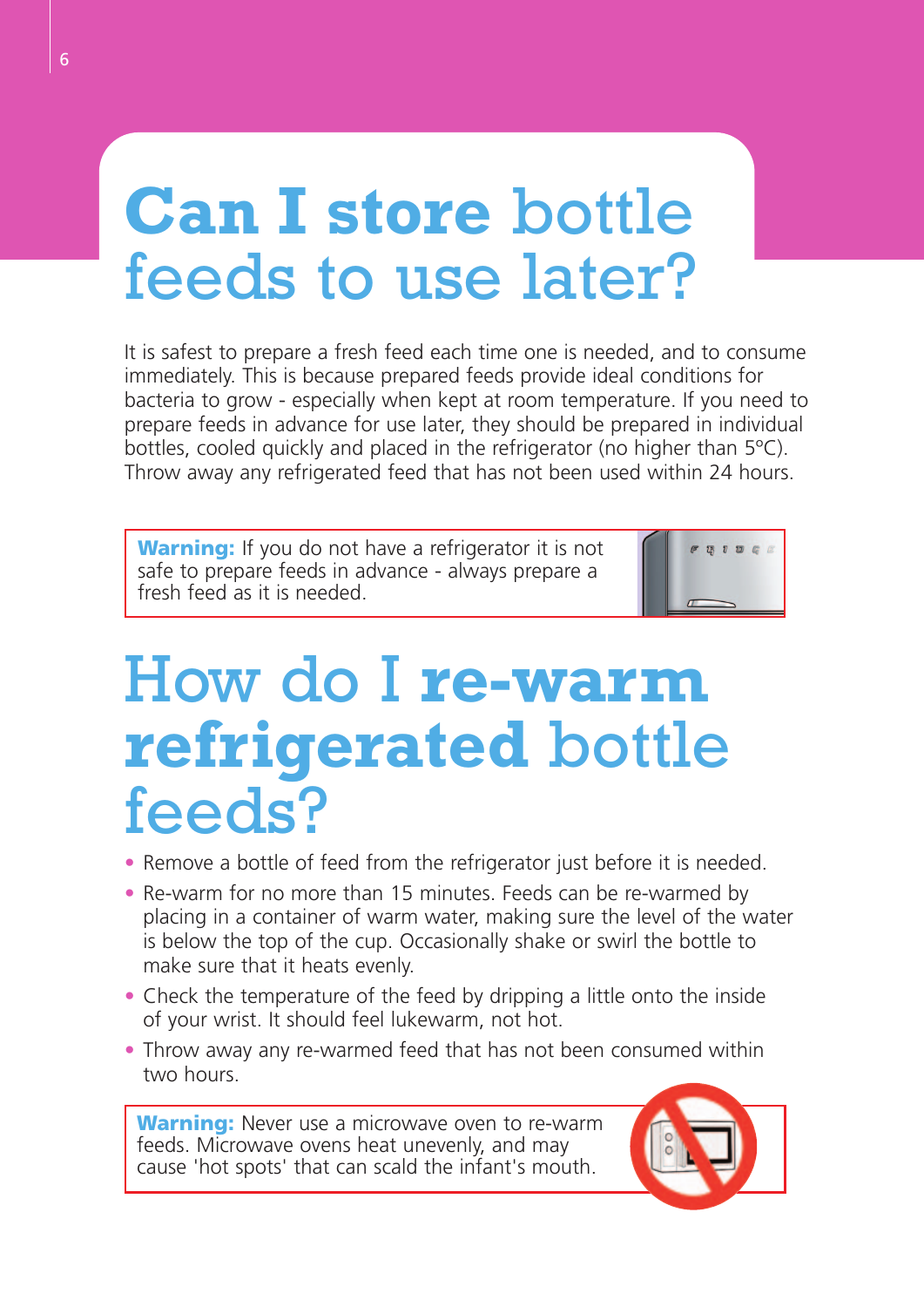## Can I bring **preprepared feeds** with me when I am **travelling**?

Yes - but make sure the feed is cold before it is transported, and is kept cold during transport. This will slow down or stop the growth of harmful bacteria.

- Prepare feeds as normal, cool quickly and place in the refrigerator (no warmer than 5ºC).
- Immediately before you leave home, remove the cold feeds from the refrigerator and place in a cool bag with ice packs.
- You can then place the feeds in a refrigerator at your destination, or re-warm a feed when you need one.

If your trip is longer than two hours, you may not be able to keep the pre-prepared feeds cold. In this case, you should prepare feeds as you need them. Bring individual portions of powdered formula with you in a cleaned and sterilized container, and prepare feeds as normal using boiled water that has been cooled to no less than 70ºC.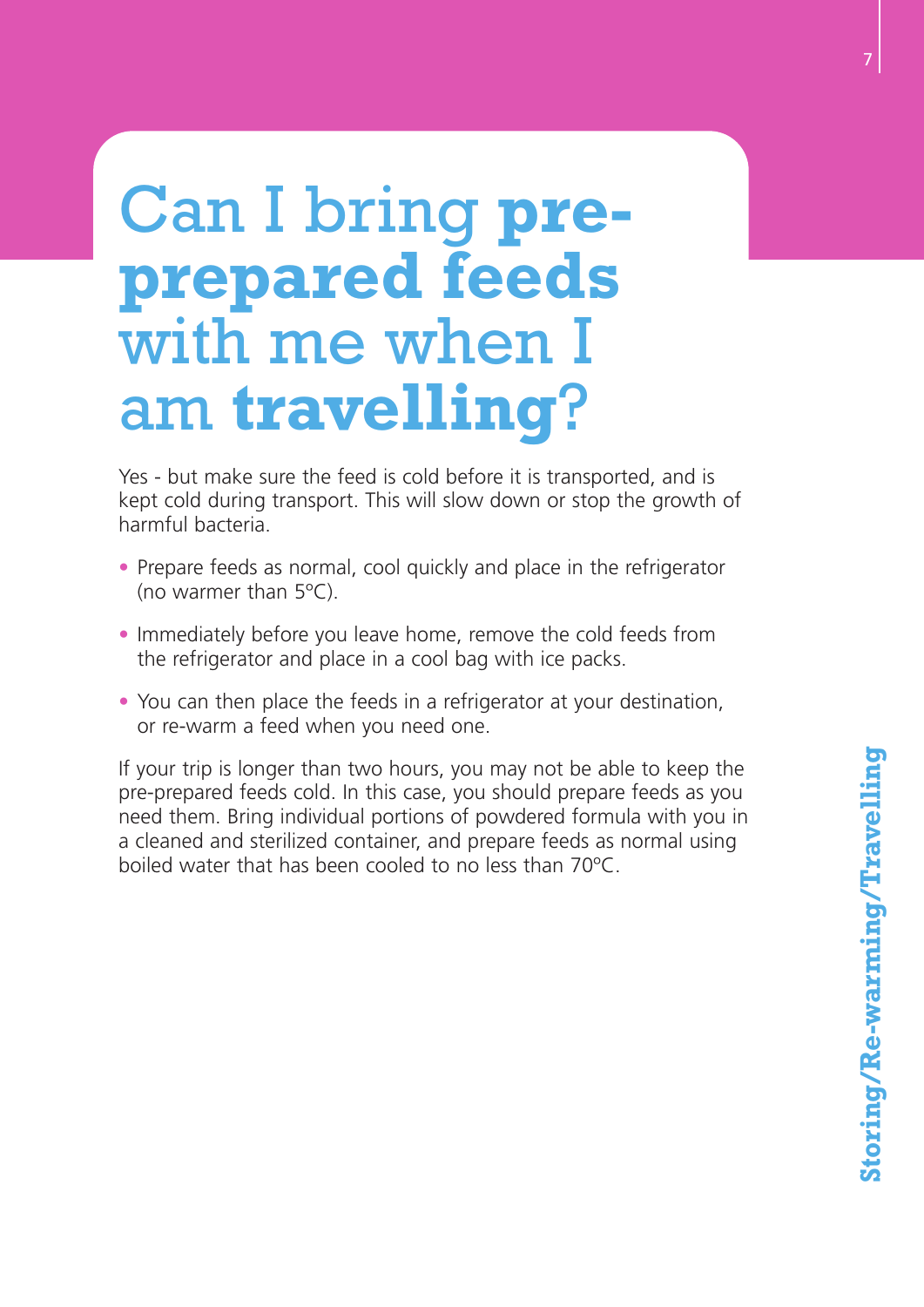## What if I do not have access to **boiling water**?

The safest way to prepare a feed is using water that has been boiled and cooled to no less than 70ºC.

- If you do not have access to boiling water, you may wish to use sterile liquid infant formula.
- Alternatively, you can prepare feeds using fresh, safe water at room temperature and consume immediately.
- Feeds prepared with water cooler than 70ºC should not be stored for use later.
- Throw away any left-over feed after two hours.

### **More advice on preparing powdered infant formula:**